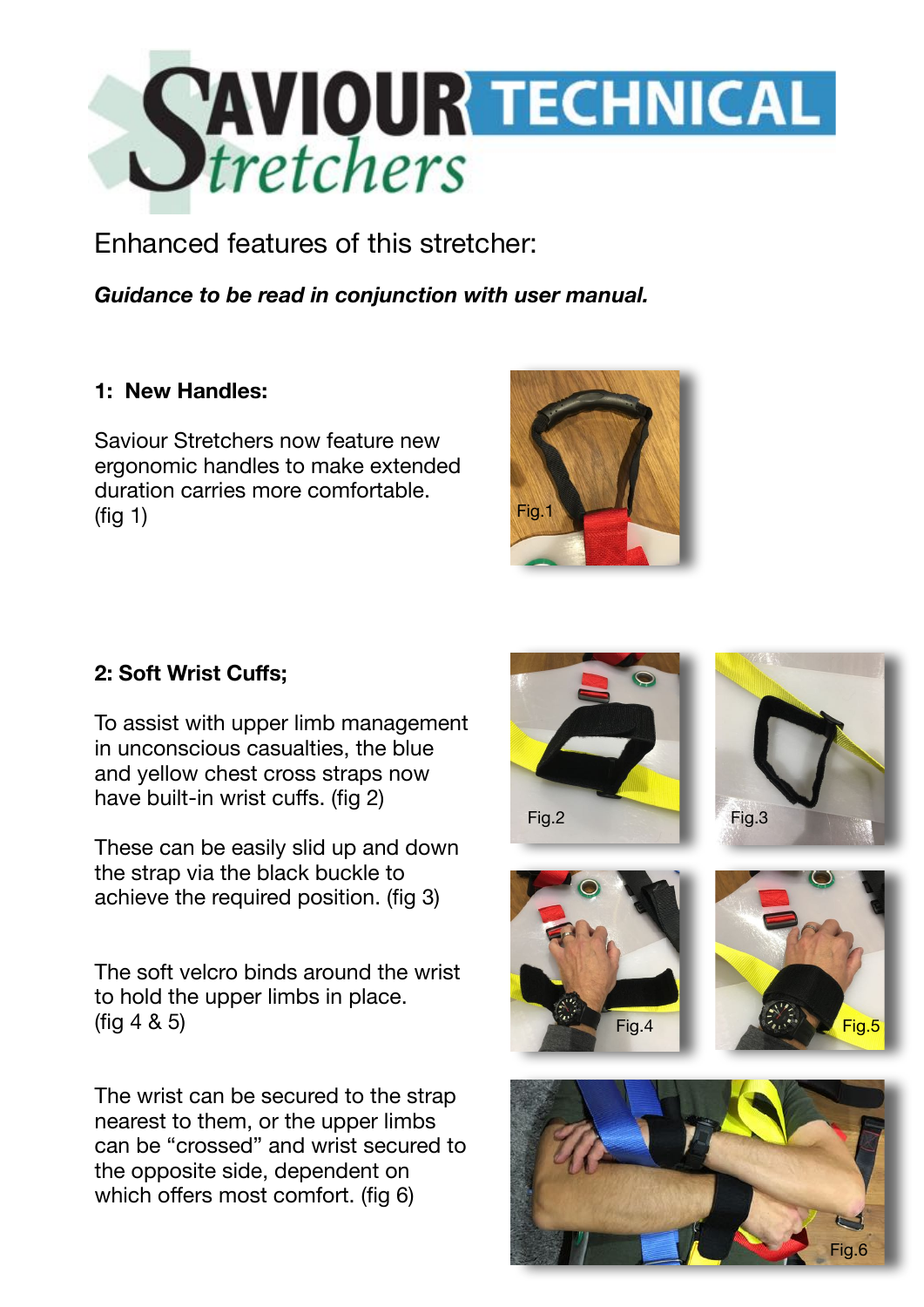## **3: New Figure 8 / Groin harness;**

There is an updated black strap arrangement at the foot end of the stretcher to assist with casualty stabilisation during vertical lifting. (fig 7)

If the lower limbs are able to tolerate longitudinal loading then a simple figure of eight around the feet (as per the user manual) can be achieved. (fig 8)

To obtain a figure of eight use the long strap on the blue flashed buckle side, and insert into the yellow flashed buckle. (fig 9)

Fig.7

4. Use the foot loop to form a figure of eight around the feet as shown on Figure 6. Padding around the ankles and legs should be added if required.